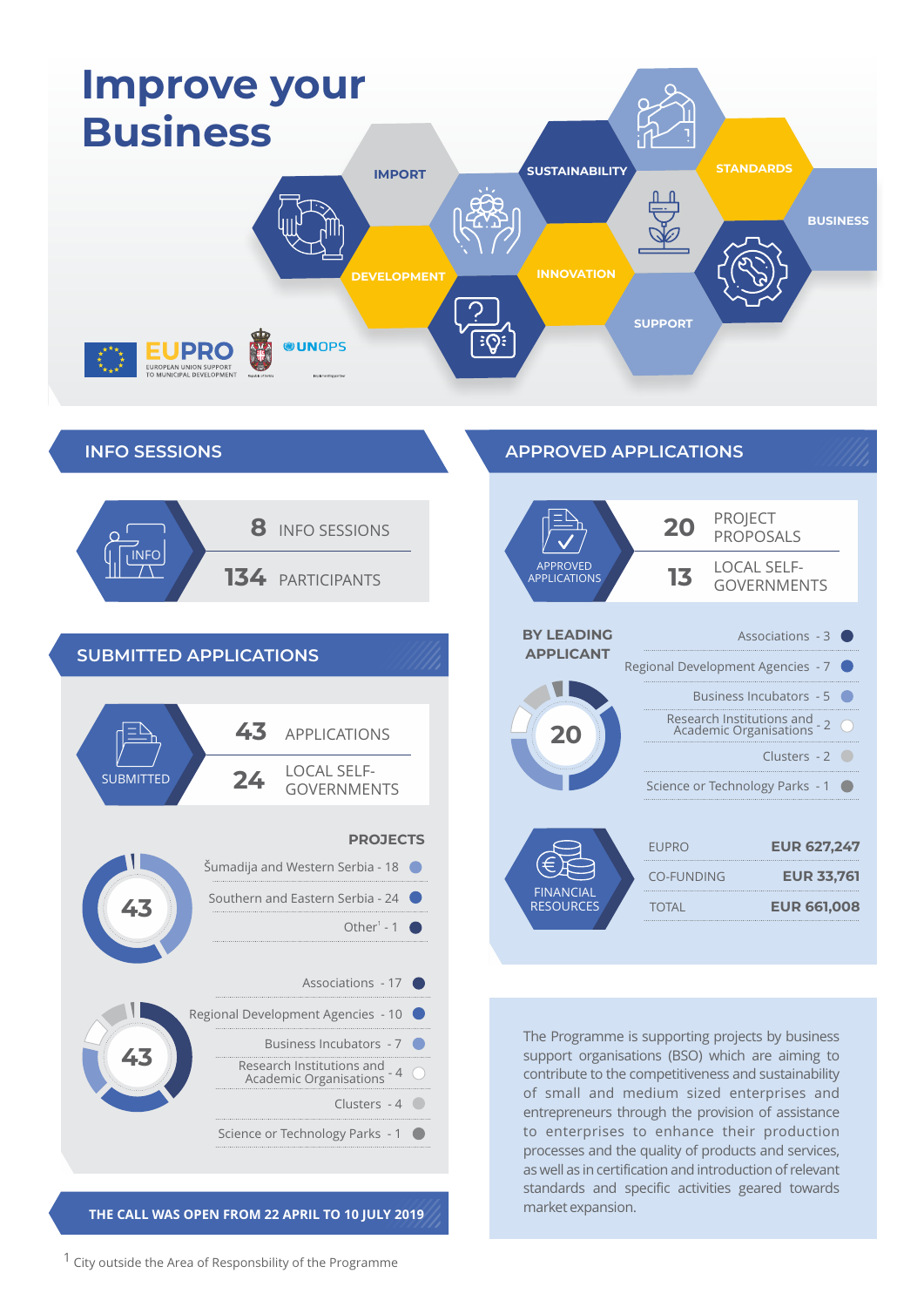## **CfP 05-2019 PROJECT PROPOSALS APPROVED FOR FUNDING**No. I LEADING THE PARTNER LEADING LOCAL SELF-CONTRIBUTION PROJECT GOVERNMENT **DESCRIPTION BSO BSO** EU PRO **A Business VRANJE** Tenants of BIC Yumco are predominantly furniture 1. / **Incubator Centre**  13,208 EUR manufacturing start-up companies with high production **(BIC) Yumco** Applicant contribution costs due to small production volume resulting in higher retail prices than those of the larger competitors. 1,472 EUR . . . . . . . . . . . . . . . . . . Additionally, inadequate manufacturing equipment **TOTAL** impacts the quality, appearance and the transport costs **14,680 EUR**  of the products. Lack of the per-part packaging equipment to allow assembling at the customer's address increases transportation costs and impedes online store marketing potential for the custom-made furniture manufacturers. The project envisages procurement of the packaging equipment and organisation of a fair to present the start-up companies predominantly BIC tenants. 2. **Business**  Citizens' Association **KRAGUJEVAC** EU PRO The project focuses on SMEs preparation for successful **Innovation** Business Innovation 32,406 EUR Quality Management Services (QMS) certification. This **Centre** Programmes Applicant contribution will be achieved through the tailor-made business Belgrade 3,609 EUR support aimed at improving their business operations, specialised trainings focused on quality of products and **TOTAL** services, improving quality management capacities and **36,015 EUR**  mentoring support. **NIŠ** EU PRO Startup Centre Niš will define a working space of 50m2 to **Center for** 3. / **Innovative Youth**  15,580 EUR be equipped with adequate software and hardware workstations in order to facilitate the work of SMEs from **Entrepreneurship –**  Applicant contribution 1,670 EUR the gaming sector. Also, the three employees in the Startup **Startup Centre Niš** Centre would be educated on the subject of developing **TOTAL** gaming companies, their foreign scaling and global market **17,250 EUR**  access, as well as the promotion and branding of the projects. Additionally, interested high school and college students will be educated about the industry. 4. **Center for LESKOVAC** EU PRO The project proposes forming Innovative start-up / accelerator programme to create favourable conditions **Development of**  29,959 EUR **Jablanica and Pčinja**  Applicant contribution for innovation. It aims to accelerate the development of **District** cohesive and productive marketing innovation for / . . . . . . . . . . . . . . . . . young businesses/start-ups in the first year of **TOTAL** operation and entrepreneurs/SMEs active for up to **29,959 EUR**  three years in Jablanica and Pčinja districts. The project will operate at two locations in Leskovac and Vladičin Han with well-structured basic and advanced training plans, education of RDA's employees and visit to startup conference. 5. **Center for**  EU PRO The project is oriented towards strengthening the **PIROT** / **Development**  28,707 EUR competitiveness of local SMEs, including young people **Support and**  Applicant contribution and women as vulnerable groups in five districts in Serbia. **Initiative Novitas** The project has two components - access to finance and / . . . . . . . . . . . . . . . . . . . access to new markets i.e. project activities secure **TOTAL** technical support for entrepreneurs to successfully apply **28,707 EUR**  for necessary external financing as well as to strengthen their position in existing and new markets. **Faculty of Electrical NIŠ** EU PRO The Project predicts establishment of ELPROFA – 6. / **Engineering of Niš** 24,780 EUR Prototype Factory focused on development of advanced Applicant contribution manufacturing technologies and prototyping in the region. ELPROFA will allow SMEs to produce prototypes / and small production batches locally i.e. more efficiently **TOTAL** and at a much lower cost. This can increase the **24,780 EUR**  competitiveness of SMEs by helping them build better products with improved design. Project predicts procurement of 3D modelling and printing machine,

development of Handbook and introduction of new services necessary for SMEs in this line of business.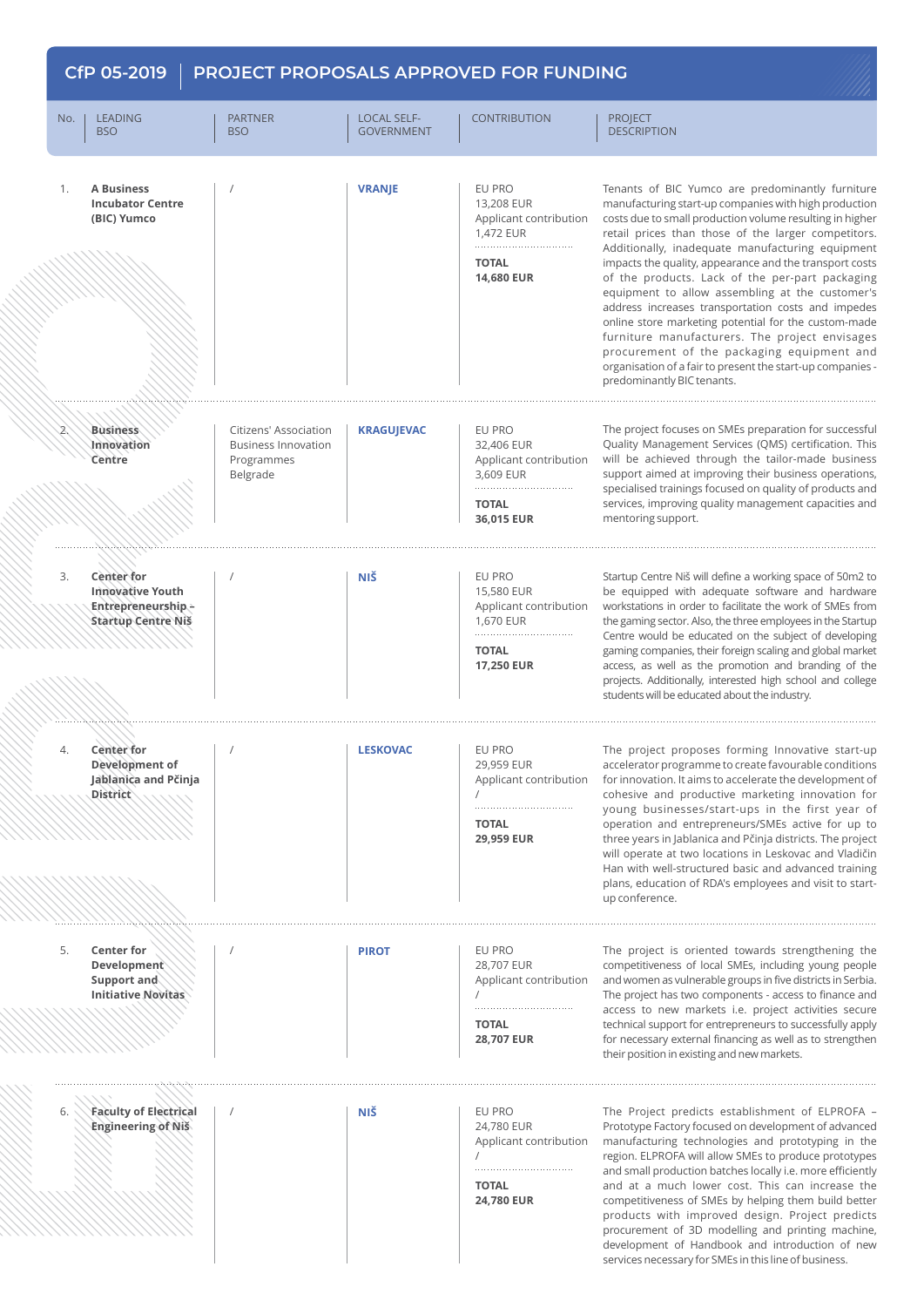| No. | <b>LEADING</b>                                      | <b>PARTNER</b>                               | <b>LOCAL SELF-</b> | <b>CONTRIBUTION</b>                                                             | <b>PROJECT</b>                                                                                                                                                                                                                                                                                                                                                                                                                                                                                                                                                                                                                                                                                                        |
|-----|-----------------------------------------------------|----------------------------------------------|--------------------|---------------------------------------------------------------------------------|-----------------------------------------------------------------------------------------------------------------------------------------------------------------------------------------------------------------------------------------------------------------------------------------------------------------------------------------------------------------------------------------------------------------------------------------------------------------------------------------------------------------------------------------------------------------------------------------------------------------------------------------------------------------------------------------------------------------------|
|     | <b>BSO</b>                                          | <b>BSO</b>                                   | <b>GOVERNMENT</b>  |                                                                                 | <b>DESCRIPTION</b>                                                                                                                                                                                                                                                                                                                                                                                                                                                                                                                                                                                                                                                                                                    |
| 7.  | <b>ENECA</b>                                        |                                              | <b>NIŠ</b>         | EU PRO                                                                          | The project aims to support premium food producers<br>from Southeast Serbia in order to contribute to<br>enhanced competitiveness of SMEs in this region. By<br>procuring equipment for food hub which was<br>established by ENECA in a village Vrtište and also<br>providing mentoring support, the organisation will<br>contribute to improved production process and product<br>quality of ten existing hub users and seven new SMEs, as<br>well as ten unemployed women and youth from the<br>National Employment Service (NES). Raising awareness<br>and general visibility of the food hub via digital<br>marketing is also seen as project priority to ensure long<br>term success and project sustainability. |
|     |                                                     |                                              |                    | 29,833 EUR<br>Applicant contribution<br>3,514 EUR                               |                                                                                                                                                                                                                                                                                                                                                                                                                                                                                                                                                                                                                                                                                                                       |
|     |                                                     |                                              |                    | <b>TOTAL</b><br>33,347 EUR                                                      |                                                                                                                                                                                                                                                                                                                                                                                                                                                                                                                                                                                                                                                                                                                       |
|     |                                                     |                                              |                    |                                                                                 |                                                                                                                                                                                                                                                                                                                                                                                                                                                                                                                                                                                                                                                                                                                       |
| 8.  | Ni-Cat Cluster                                      |                                              | <b>NIŠ</b>         | EU PRO                                                                          | Project will cover two components - the training for                                                                                                                                                                                                                                                                                                                                                                                                                                                                                                                                                                                                                                                                  |
|     |                                                     |                                              |                    | 29,896 EUR<br>Applicant contribution<br>1,979 EUR                               | cluster employees in business development support<br>(sales and marketing) including the establishment of<br>procedures and policies, and the business missions and<br>conference visits on targeted markets with proper<br>preparation, maximising opportunities in the field and<br>proper follow-up. All materials, lessons learned and<br>contacts will be available to members in the future.                                                                                                                                                                                                                                                                                                                    |
|     |                                                     |                                              |                    | <b>TOTAL</b><br>31,876 EUR                                                      |                                                                                                                                                                                                                                                                                                                                                                                                                                                                                                                                                                                                                                                                                                                       |
| 9.  | Science and                                         | <b>Technical Faculty</b>                     | <b>ČAČAK</b>       | EU PRO                                                                          | The project aims to increase the awareness of SMEs in                                                                                                                                                                                                                                                                                                                                                                                                                                                                                                                                                                                                                                                                 |
|     | Technology Park<br>Čačak                            | Čačak                                        |                    | 49,731 EUR<br>Applicant contribution<br>5,925 EUR<br><b>TOTAL</b><br>55,656 EUR | the Moravica, Raška and Zlatibor districts on digital<br>transformation, facilitate application of strategic<br>approach in planning digital transformation of SMEs,<br>create a platform for inter-sector cooperation between<br>ICT and other industries and provide technical expertise<br>to run the process.                                                                                                                                                                                                                                                                                                                                                                                                     |
| 10. | Regional<br>Development                             |                                              | ZAJEČAR            | EU PRO<br>29,551 EUR                                                            | The project aims to help SMEs operating in Tourism &<br>Leisure industry based in Eastern Serbia to overcome<br>the challenges posed by digitalisation, by providing them<br>with two sets of tailored trainings on digitalisation and<br>implementation of digital marketing activities.                                                                                                                                                                                                                                                                                                                                                                                                                             |
|     | <b>Agency of Eastern</b><br>Serbia - RARIS          |                                              |                    | Applicant contribution                                                          |                                                                                                                                                                                                                                                                                                                                                                                                                                                                                                                                                                                                                                                                                                                       |
|     |                                                     |                                              |                    | <b>TOTAL</b><br>29,551 EUR                                                      |                                                                                                                                                                                                                                                                                                                                                                                                                                                                                                                                                                                                                                                                                                                       |
|     |                                                     |                                              |                    |                                                                                 |                                                                                                                                                                                                                                                                                                                                                                                                                                                                                                                                                                                                                                                                                                                       |
| W.  | Development<br><b>Business Centre</b><br>Kragujevac | Center for<br>Entrepreneurship<br>Kragujevac | <b>KRAGUJEVAC</b>  | EU PRO<br>46,593 EUR<br>Applicant contribution                                  | The project is designed to improve sustainability and<br>competitiveness of food processing SMEs in Šumadija<br>and Eastern Serbia, through two main components. The<br>first involves direct work and support to selected SMEs<br>through training and consulting in the field of marketing,<br>digitalisation, branding and sales to improve the quality<br>of their products and key business processes. The<br>second one is focused on enhancing capacities of BSOs<br>(lead applicant and partner) for sustainable and high<br>quality provision of support services to SMEs.                                                                                                                                   |
|     |                                                     |                                              |                    | <b>TOTAL</b>                                                                    |                                                                                                                                                                                                                                                                                                                                                                                                                                                                                                                                                                                                                                                                                                                       |
|     |                                                     |                                              |                    | 46,593 EUR                                                                      |                                                                                                                                                                                                                                                                                                                                                                                                                                                                                                                                                                                                                                                                                                                       |
| 12. | Regional                                            |                                              | <b>POŽAREVAC</b>   | EU PRO                                                                          | The project aims to improve sustainability and                                                                                                                                                                                                                                                                                                                                                                                                                                                                                                                                                                                                                                                                        |
|     | Development Agency<br>Braničevo -<br>Podunavlje     |                                              |                    | 30,000 EUR<br>Applicant contribution                                            | competitiveness at perspective markets of the region's<br>SMEs in the sector of dairy product manufacturing,<br>through addressing several aspects that need<br>improvement: manufacturing processes and quality of the<br>product, business planning and management, marketing<br>and business networking, and support services.                                                                                                                                                                                                                                                                                                                                                                                     |
|     |                                                     |                                              |                    | <b>TOTAL</b>                                                                    |                                                                                                                                                                                                                                                                                                                                                                                                                                                                                                                                                                                                                                                                                                                       |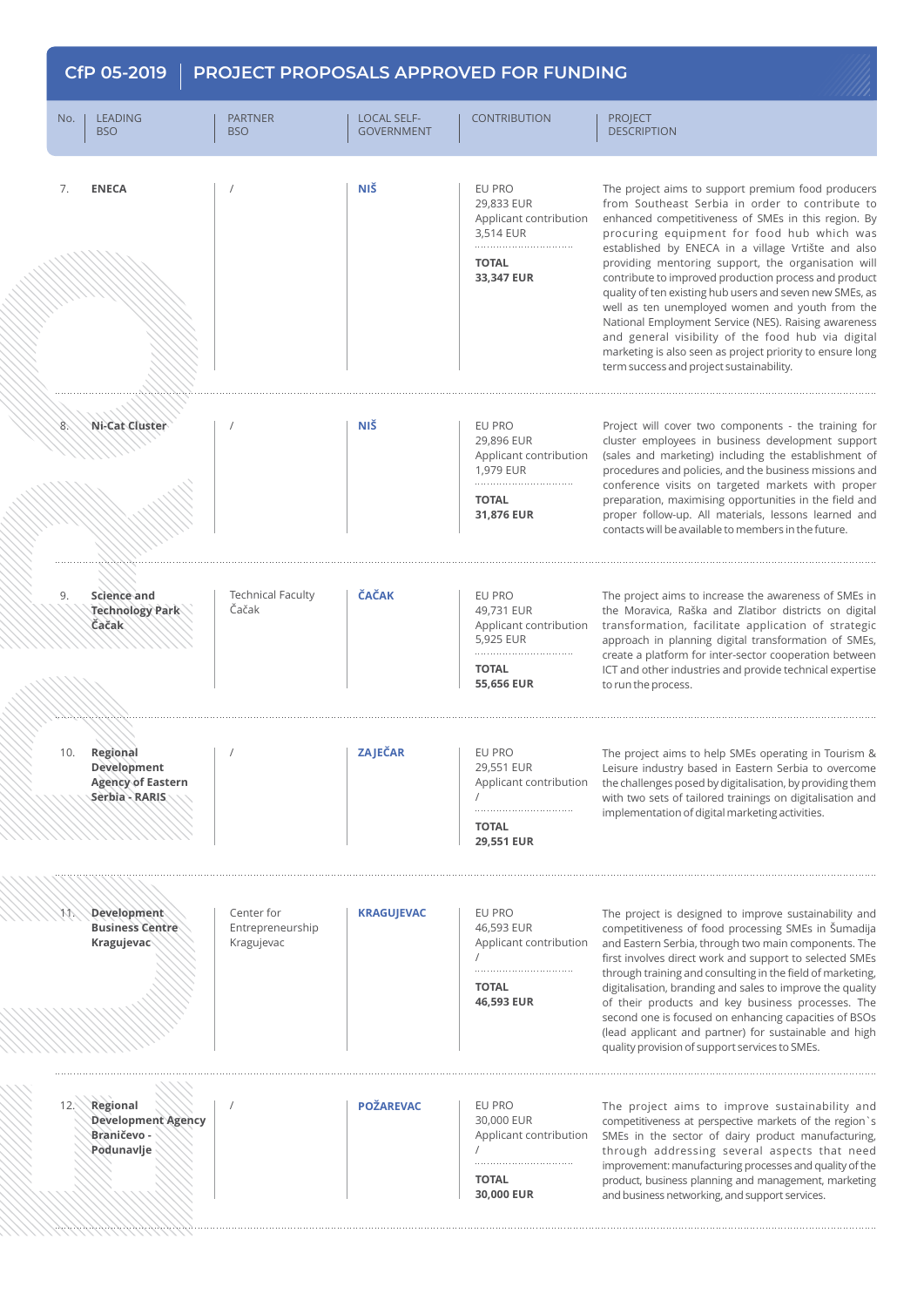## **CfP 05-2019 PROJECT PROPOSALS APPROVED FOR FUNDING**No. I LEADING THE PARTNER LEADING LOCAL SELF-CONTRIBUTION PROJECT B<sub>SO</sub> GOVERNMENT DESCRIPTION **BSO NIŠ** EU PRO 13. **Regional**  The project consists of the two main groups of activities. / **Development**  26,876 EUR First is to support SMEs in the form of training, **Agency JUG** Applicant contribution educational, experience sharing and networking activities to increase human potentials and foster uptake 449 EUR of innovation practices that could lead to improved **TOTAL** economic parameters of the SME. Second is to establish **27,325 EUR**  EN – INNO physical space in order to provide easy access to academic' expertise for SMEs and facilitate partnerships between SMEs, academia and RDAS. EN-INNO lab will serve for training and co-creation activities and as a working space for young SMEs, students and mentors teams involved in innovation contest. EU PRO The goal of this project is to help the export of 40 SMEs Regional Development **LOZNICA** 14. **Regional**  from the area of Western Serbia (regions: Podrinje, **Development Agency**  Agency Srem - Ruma 50,000 EUR Mačva, Kolubara) to the Hungarian market while **of Podrinje,**  Applicant contribution learning about their needs and possibilities. The project **Podgorina and**  9,695 EUR **Rađevina** will also organise and host a visit by the Hungarian **TOTAL** delegation to the entrepreneurs from Serbia aiming to **59,695 EUR**  facilitate networking and increase trade potential. Likewise, having in mind technical obstacles and barriers in the area of export, the project intends to enable the certification of potential exporters to the Hungarian market by upholding ISO and other international standards necessary for export. 15. **NOVI PAZAR** EU PRO The project consists of the two connected sets of **Regional**  / **Development Agency**  29,658 EUR activities. First is supporting SMEs through provision of **of Sandžak - SEDA** Applicant contribution the technical assistance in digital marketing (website and logo development, social media outreach and etc.), / as well as capacity building for SMEs on website and . . . . . . . . . . . . . **TOTAL** social media maintenance. Second set of activities **29,658 EUR**  includes enhancement of RDA capacities to provide professional services and monitor progress in activities relevant to engagement in digital marketing and branding, as the introduction of new service is in line with the needs of SMEs in the region. 16. **Regional**  West Metal Group **UŽICE** EU PRO Designed to enhance the competitiveness of SMEs in **Development**  Cluster Užice 49,940 EUR metal industry the project envisages the development of **Agency Zlatibor** Applicant contribution a toolkit for innovative models of presentation at 4,910 international fairs. Although primarily developed for nine West Metal Group cluster members, the model will **TOTAL** afterwards be available to all SMEs in the region. The **54,850 EUR**  project will also secure fulfilment of the preconditions for successful penetration of new markets through process of implementation/certification/recertification of relevant standards in all cluster members. During the project implementation partners will build up their capacities in business development service provision particularly in the field of access to finance and business internationalisation. **Technical BOR** EU PRO The main goal of this Project is to strengthen 17. / **Faculty Bor** 10,480 EUR competencies of entrepreneurs to run their own successful business. The training envisages three Applicant contribution workshops and includes four modules: Marketing, / Operations, Communication, and Finance. The expert **TOTAL** team will consider each business individually and will **10,480 EUR**  together with entrepreneurs find tailor-made solutions

for the identified issues.